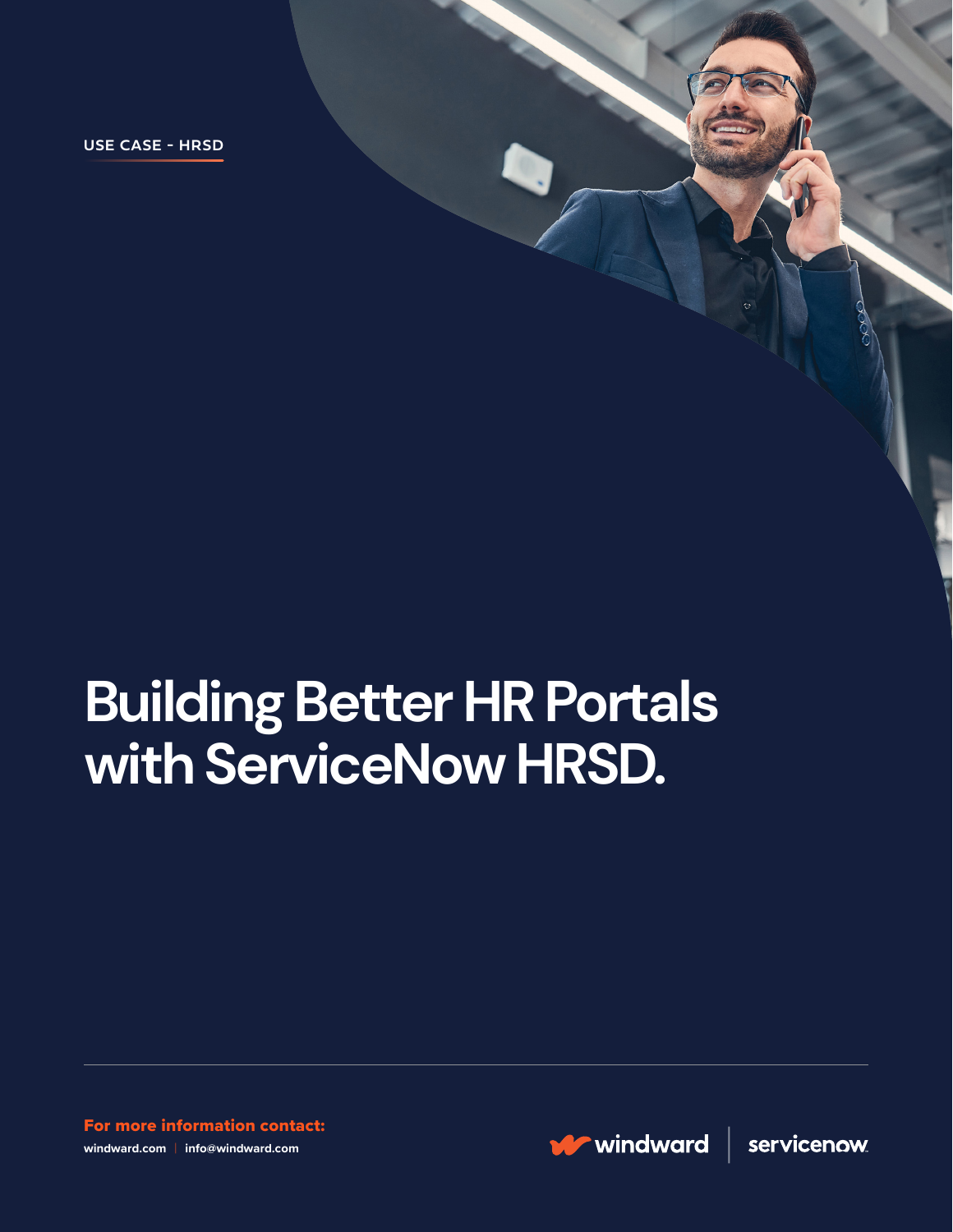### **Situation.**

A Global Construction company was maintaining an aging HR system that required replacement in order to avoid purchasing an additional set of licenses for a system that was inadequate and not sustainable.

The plan was to move away from this legacy platform in the future, however it became increasingly evident that time was of the essence in making a critical business decision. Working collaboratively with Windward, thinking tactically, weighing all options and business drivers, an executive decision was made to move from a legacy platform onto a new ServiceNow instance.

There were additional business drivers identified during the assessment. Based on findings and due to the aging legacy IT system, the customer made the strategic decision to make ServiceNow the central hub of IT Service Delivery. This also began the expansion of the platform into their other business processes such as HR and other ITSM groups.

#### **Approach.**

- **1.** ServiceNow Workshops Define Project Scope | Using the prescribed ServiceNow delivery methodology, Windward gathered the full scope of requirements through a series of workshops utilizing:
	- ServiceNow Templates
	- Windward Consulting's ServiceNow Platform expertise
- **2.** Analytical Data >> User Stories | Windward gathered all analytical data enabling critical information to be translated into sound user stories This allowed Windward to produce the most feasible solution possible.
- **3.** Review >> HRSD Backend Configuration | Windward documented user stories and circulated them back to teams for approval.

Teams adjusted them for additional changes and requirements. Incorporating those, Windward promptly delivered the ServiceNow HRSD backend configuration.

- **4.** Seamless Portal Interface | Windward had previously delivered a tailored front-end portal experience for the client on the IT side. The portal was well-regarded and Windward constructed the interface in such a way that portability was seamless.
- **5.** A Solution for Usability, Design & Adaptability I The HR team engaged Windward to develop a complementary and comparable User Interface experience matching their other intranet sites. This promoted easy adaptability with end users due to the harmonious visual queue design.

**W** windward